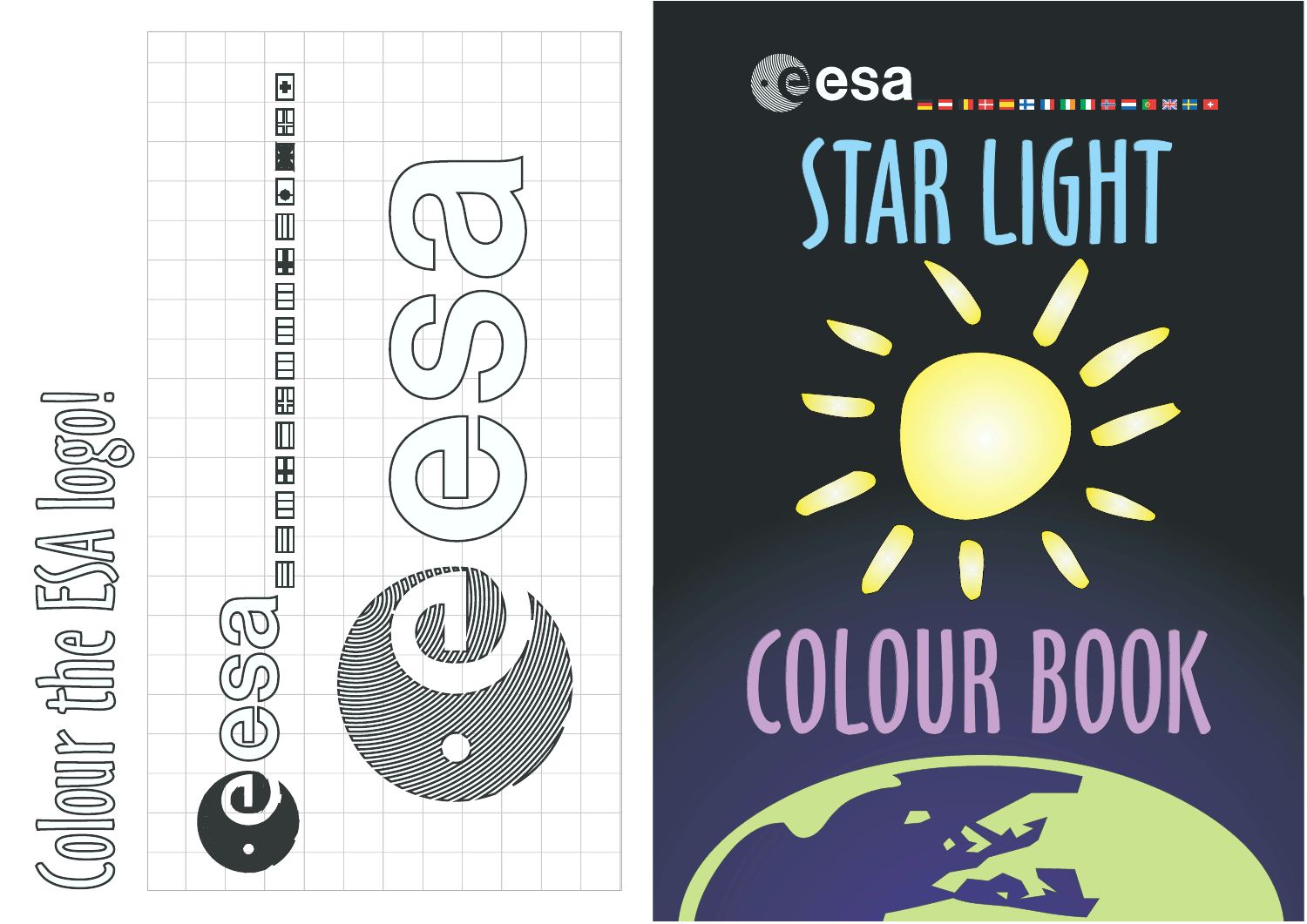

What is the Sun?

Walk outside on a clear day and say "Hello!" to the Sun! (But don't ever look directly at the Sun: you may damage your eyes!)

Have you ever wondered what the Sun is?

It is a star, just like all the other thousands of stars you see at night.

The Sun is very important because it gives us the heat and light we and all plants and animals need to live.

Without the Sun, the Earth would be a frozen ball of ice.

How big is the Sun?

The Sun is very big! Imagine this large circle is the Sun. Then the little dot would be the size of the Earth, our own planet.

The Sun would fit more than 1 million Earths inside it.

The Sun seems small when we look at it because it is very far away. The Sun is 150 million km from Earth!! If you could somehow fly an airplane to the Sun, it would take you 26 years to reach it.

How old would you be when you got to the Sun?

How old would you be when you got back?





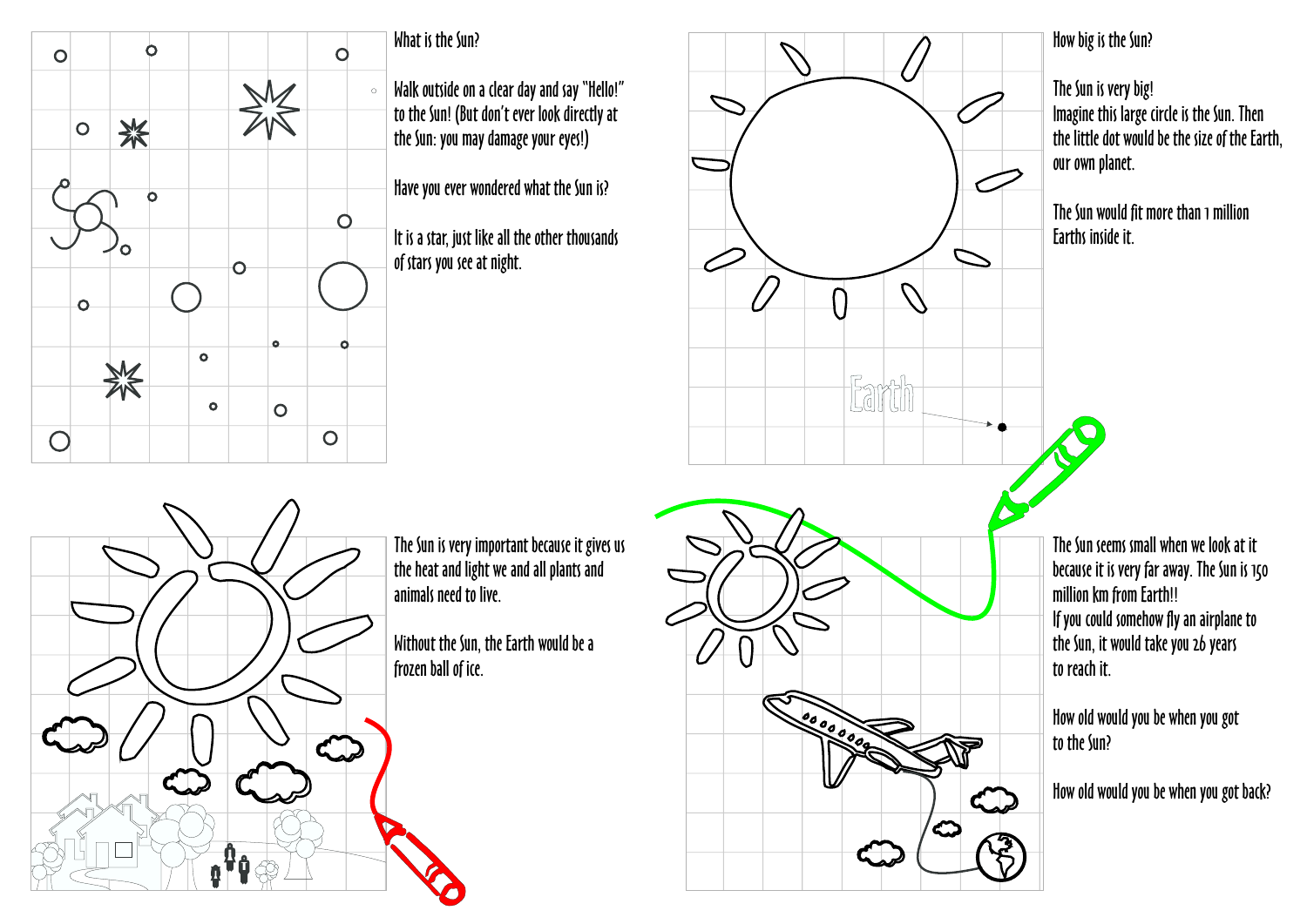

## How does the Sun work?

The Sun is a very big ball of very hot gases. The flame of a candle is also made of hot gases. A candle gives off light and heat just like the Sun.

The Sun's surface is 6000 degrees (C) hot. Many, many times hotter than boiling water! And the inside of the Sun is even hotter! 15 million degrees (C)!!

If you look closely at the candle, you can see brighter and darker spots in the flame. The hot gases on the Sun also show darker and lighter spots and the gases move and flow.

## The Sun is very hot!

The steady stream of tiny particles blowing away from the Sun is called the "solar wind". It takes about two to five days for this wind to reach the Earth. Sometimes gusts in this wind causes beautiful lights in the sky called aurora. These lights look like moving sheets of colours high in the sky at night. Have you ever wondered why a comet's tail always points away from the Sun?

On the surface of the Sun there are sometimes darker regions called sunspots. The sunspots look small but most are in fact bigger than the Earth!









楽  $\bigcirc$ 

On the Sun there are also huge explosions called solar flares, which appear as very bright areas. The energy released during a flare can be equal to 10 million volcanic eruptions.

Sometimes huge bubbles of gases erupt from the Sun and blast material into space. If this cloud of gas hits the Earth it can disrupt electricity, TV and radio signals and make navigation difficult.

Did you know that homing pigeons get confused during these disturbances and have a hard time finding their way home?



The Solar Wind

The tail is in fact gas that is blown away from the comet by the solar wind!